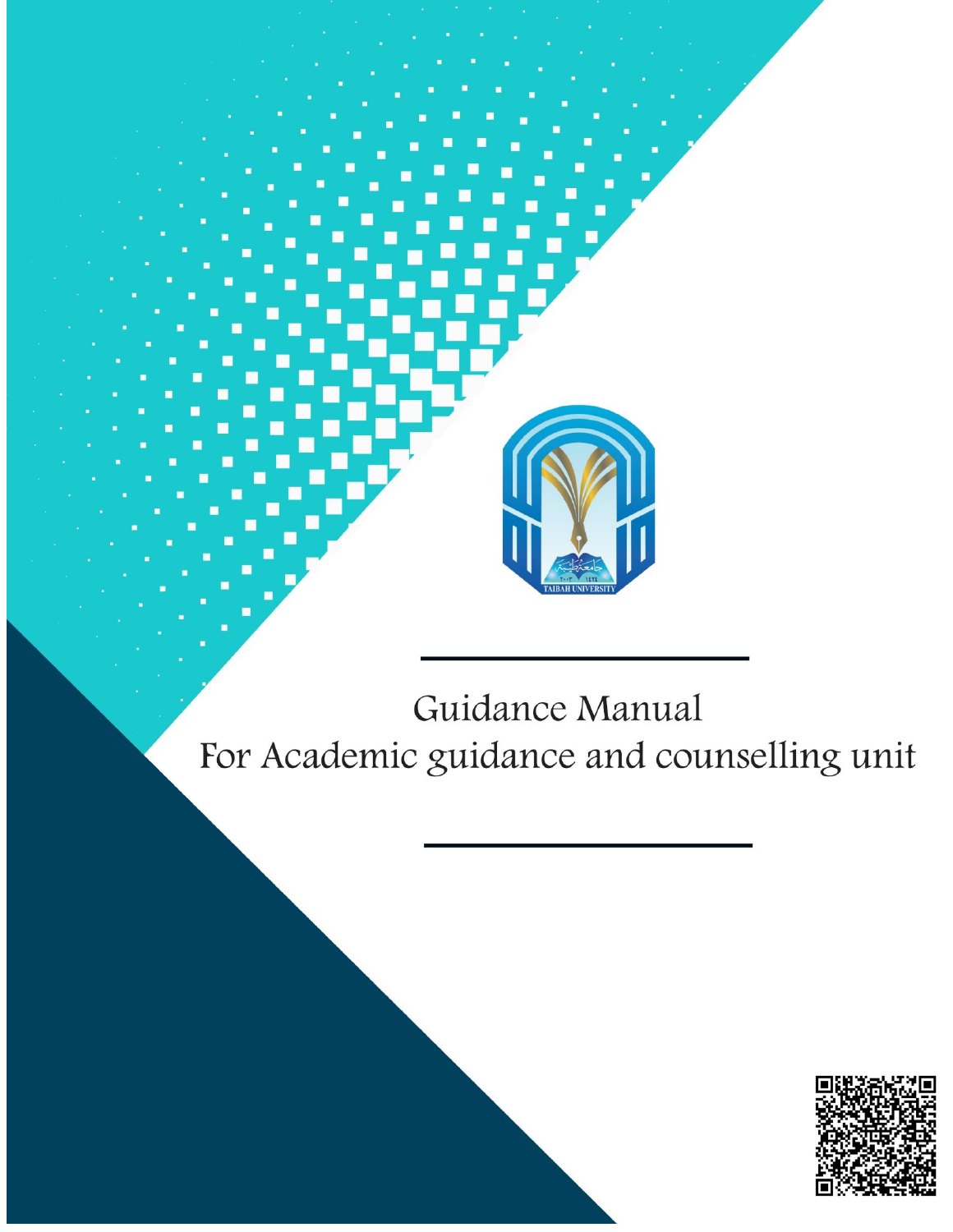| Contents                                                   | PAGE           |
|------------------------------------------------------------|----------------|
| Introduction                                               |                |
| Introduction to the Academic Guidance and Counselling Unit | $\overline{2}$ |
| Vision                                                     | 3              |
| <b>Mission</b>                                             | 3              |
| Values                                                     | 4              |
| Objectives                                                 | 5              |
| Academic guidance and Counseling Section                   | 6              |
| Academic advisors                                          | 6              |
| Academic Counseling Program in the Faculty of Medicine     | 9              |
| <b>Psychosocial Counseling Section</b>                     | 10             |
| <b>Importance of Psychosocial Counselling</b>              | 10             |
| <b>Objectives Psychosocial Counselling</b>                 | 11             |
| Mechanism Psychosocial Counselling                         | 12             |
| Policies of psychosocial counselling                       | 14             |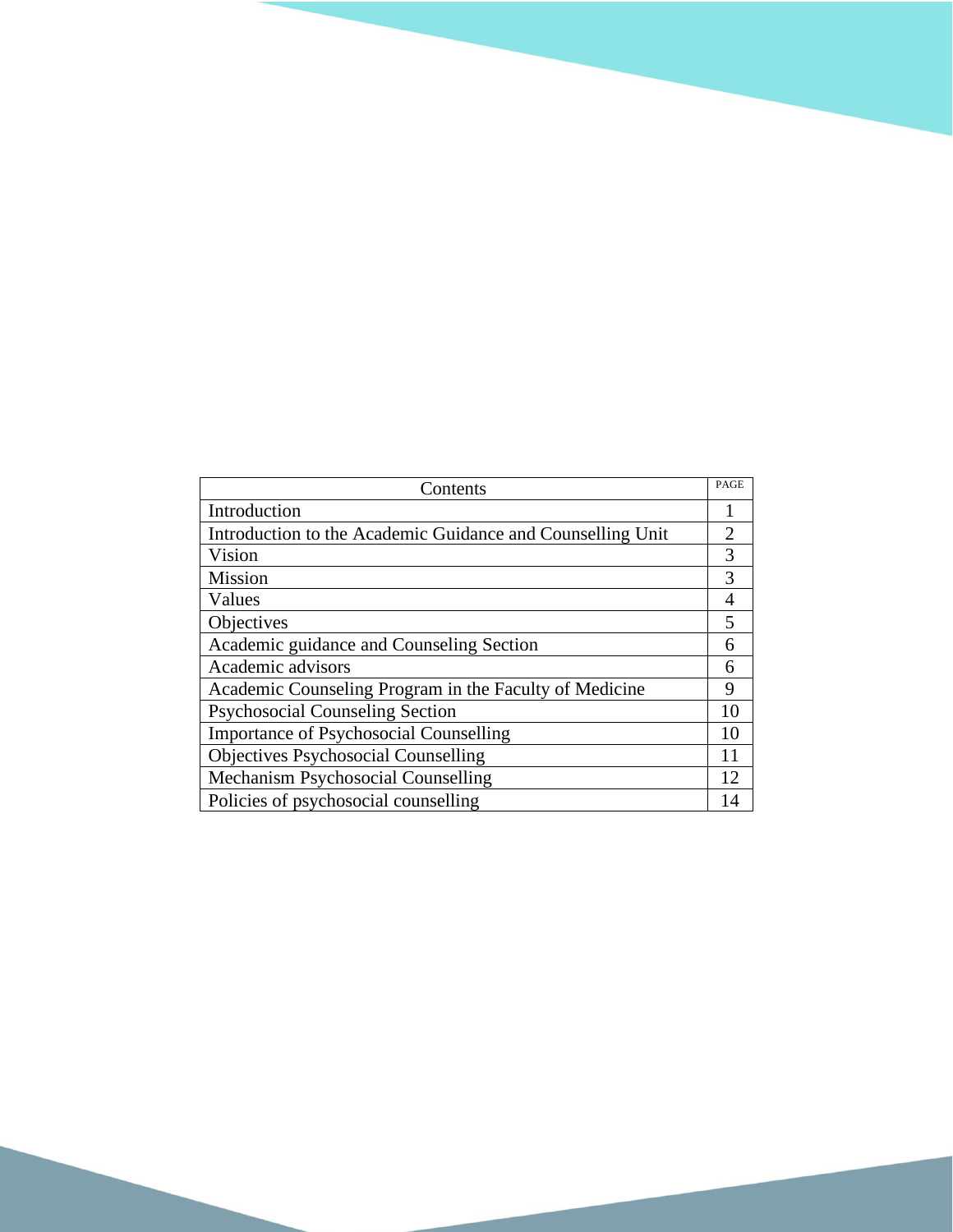#### **Introduction :**

Within the framework of the mission of the Faculty of Medicine at the University of Taibah, the university works on creating an interactive educational environment centered around the student. It also works on creating a learning environment that promotes creativity and rooting of the ethics of Muslim physicians and medical professionalism while maintaining the original values of the Saudi society. The university also aims to prepare highly efficient general physicians that are capable of continuous self-education, aware of the requirements of a healthy society, able to pursue learning and scientific research and committed to the ethics and morals of the medical profession. The faculty of medicine encourages the academic guidance process that aims at providing necessary support for the student during his academic journey and assist him progress academically and overcome social, psychological, health and academic obstacles.

It also encourages and supports the outstanding and talented and help the stumbled to improve their scientific level and develop the students' abilities in solving their problems and correcting their academic path in order to achieve the objectives of the educational process and contribute to preparation of graduates with a high level of knowledge and skill in

1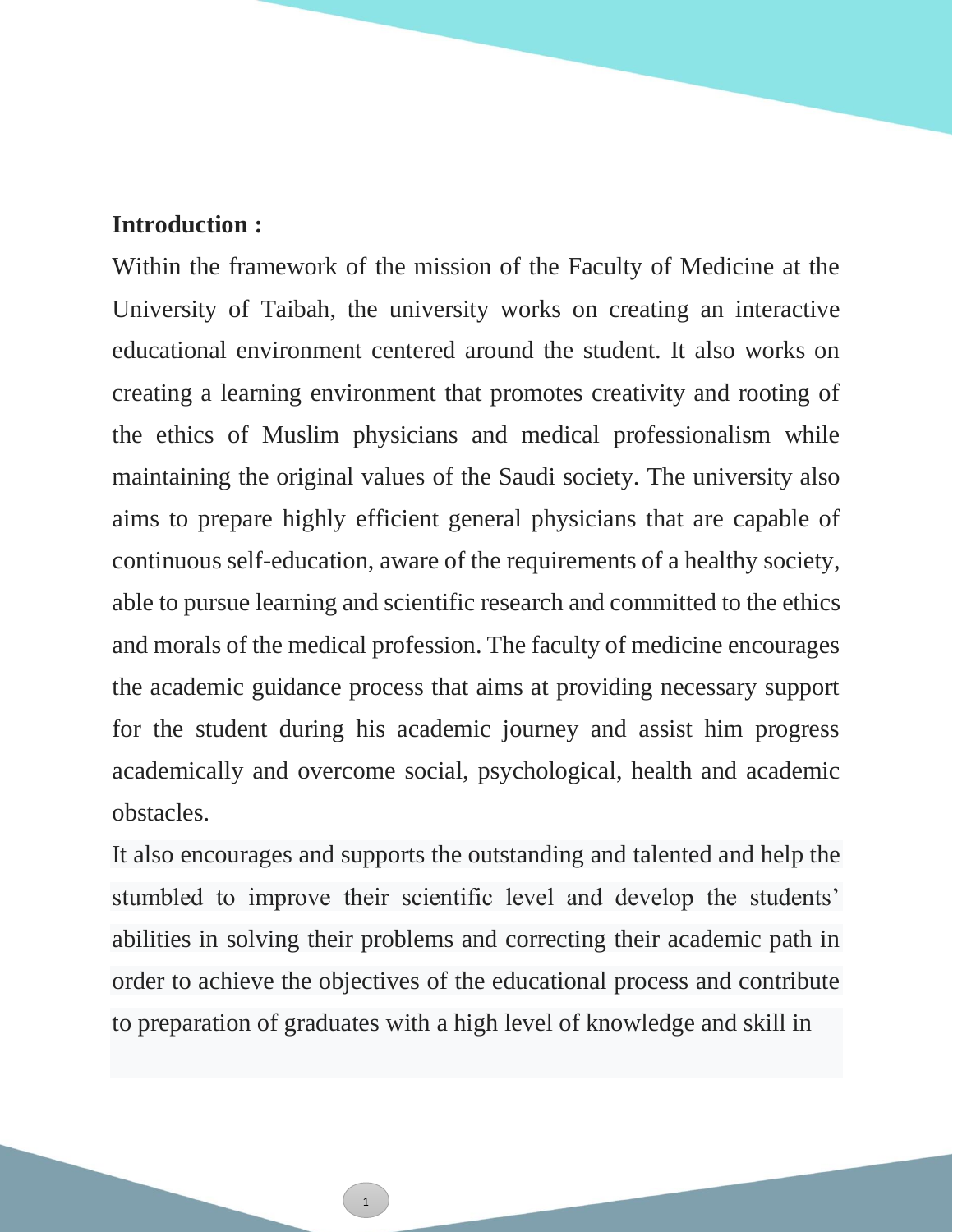their field of specialty in coordination with international quality standards in universities.

This booklet has been prepared to introduce the Academic Guidance and Counselling Unit of the Faculty of Medicine and the services provided by it and the mechanism of providing services to help academic advisors from the faculty members to perform their mission in the best way and to help students benefit from all the services provided to them.

We ask Allah Almighty that this booklet will be useful and helpful and live up to the purpose it was prepared for.

#### **Academic Guidance and Counselling Unit - Faculty of Medicine**

The Academic Guidance and Counselling Unit at the Faculty of Medicine at Taibah University was established in accordance with the administrative Decision No. 14394108 issued by the Dean of the Faculty of Medicine, Dr. Hamdi Bin Humaid Al-Maramhi on 12/1/1439 AH during the academic year 1438/1439 AH corresponding to 2017/2018 AD. It is one of the units that has been given direct supervision and attention from his excellency due to his full acknowledgment of its role and importance in the educational process.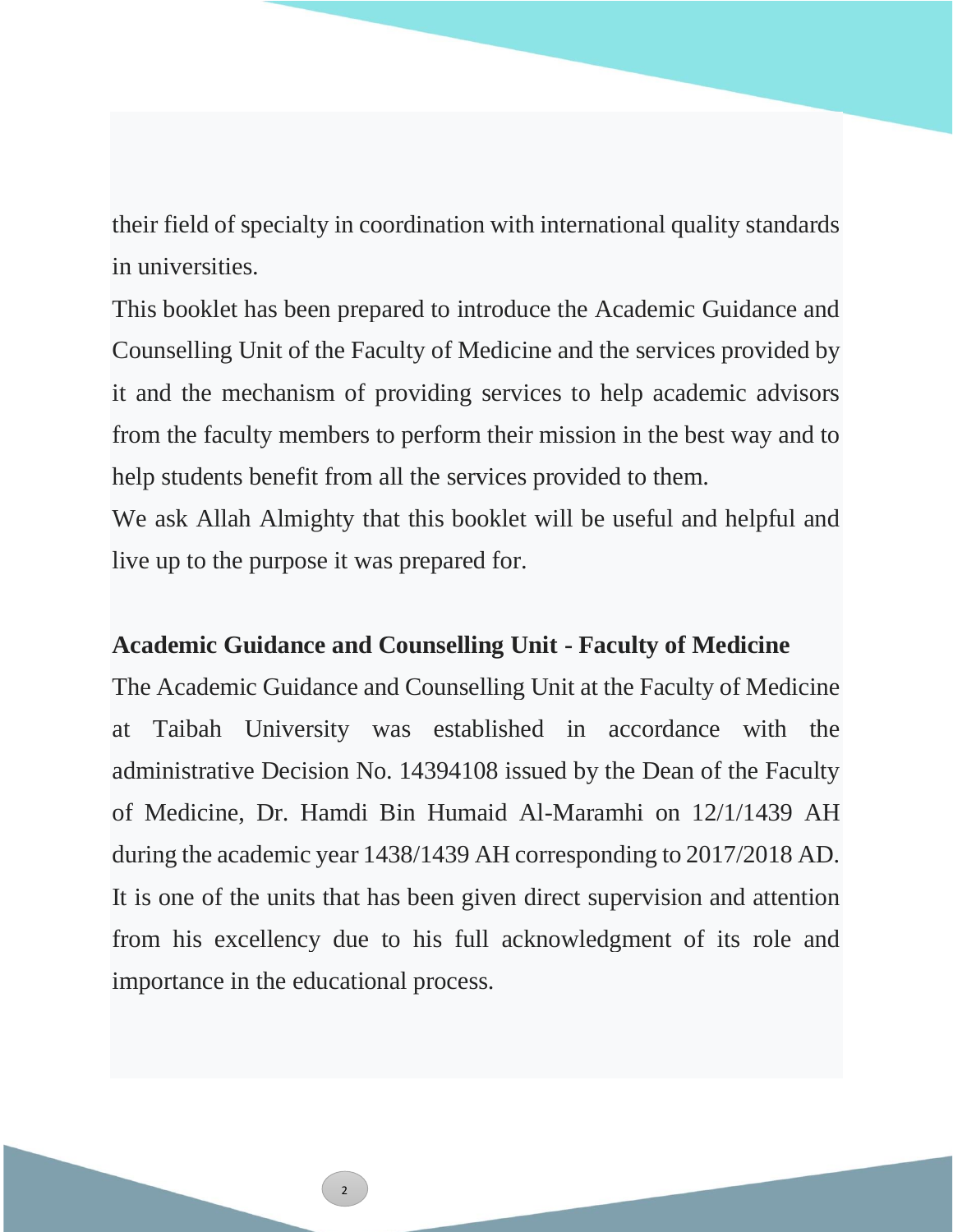# **The Vision:**

The Academic Guidance and Counselling Unit at the Faculty of Medicine is a leading unit in providing Academic guidance and counselling services to the college students during the five years of study. It looks forward to upgrading academic advising and guidance services in accordance with the international quality standards in higher education institutions to achieve the requirements of creativity and excellence

# **The Mission:**

As part of the mission of the Faculty of Medicine, the Academic Guidance and Counselling Unit works to contribute in creating an interactive, student-centered medical educational environment which promotes creativity, implanting the ethics of a Muslim physician and medical professionalism, and preserving our social values by:

1-Assist each student in implementing and developing his academic plan to meet his education, career, and life goals.

2-Achieve the necessary support for students to help them complete the study plan and graduate within the specified time span after gaining scientific experience and practical skills that prepare them for obtaining successful job opportunities.

3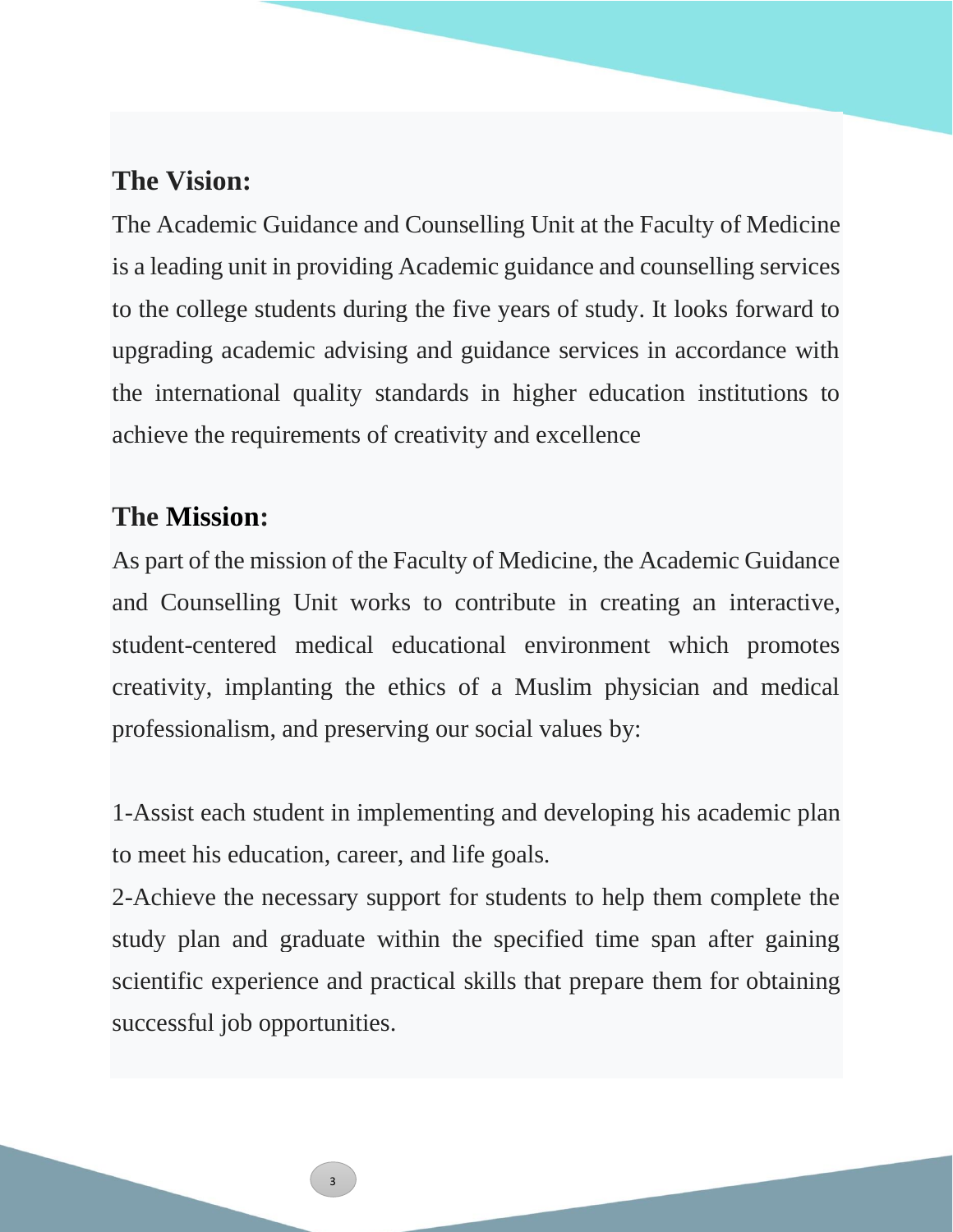3-Guiding male and female students on how to choose the best occupational specialty that suits their abilities and preferences

4-Provide support and guidance to students to discover their skills and teach them how to optimize their abilities and develop their skills to achieve excellence and innovation.

5-Provide advice and counselling to students to support the delivery of a competent Muslim physician, who is committed to the ethics of the medical profession and preserves the inherent social values of Saudi society.

6-The Unit also monitors and examines the difficulties faced by students (academic, psychological, physical, financial and professional) and works to help them overcome them.

7- providing psychotherapy for the students .

## **The Values:**

The binding values of the Academic Guidance and Counselling Unit are closely related to the specific values of the Faculty of Medicine at Taibah University which include:

- $\triangle$  Respect and appreciation
- $\frac{1}{\sqrt{2}}$  Privacy and Confidentiality
- $\overline{\phantom{a}}$  Quality
- $\overline{\phantom{a}}$  Creativity
- $\ddot{\text{H}}$  Honesty and responsibility
- $\blacksquare$  Teamwork
- $\ddot{\text{H}}$  Humanitarian engagement
- $\ddot{\phantom{1}}$  Leadership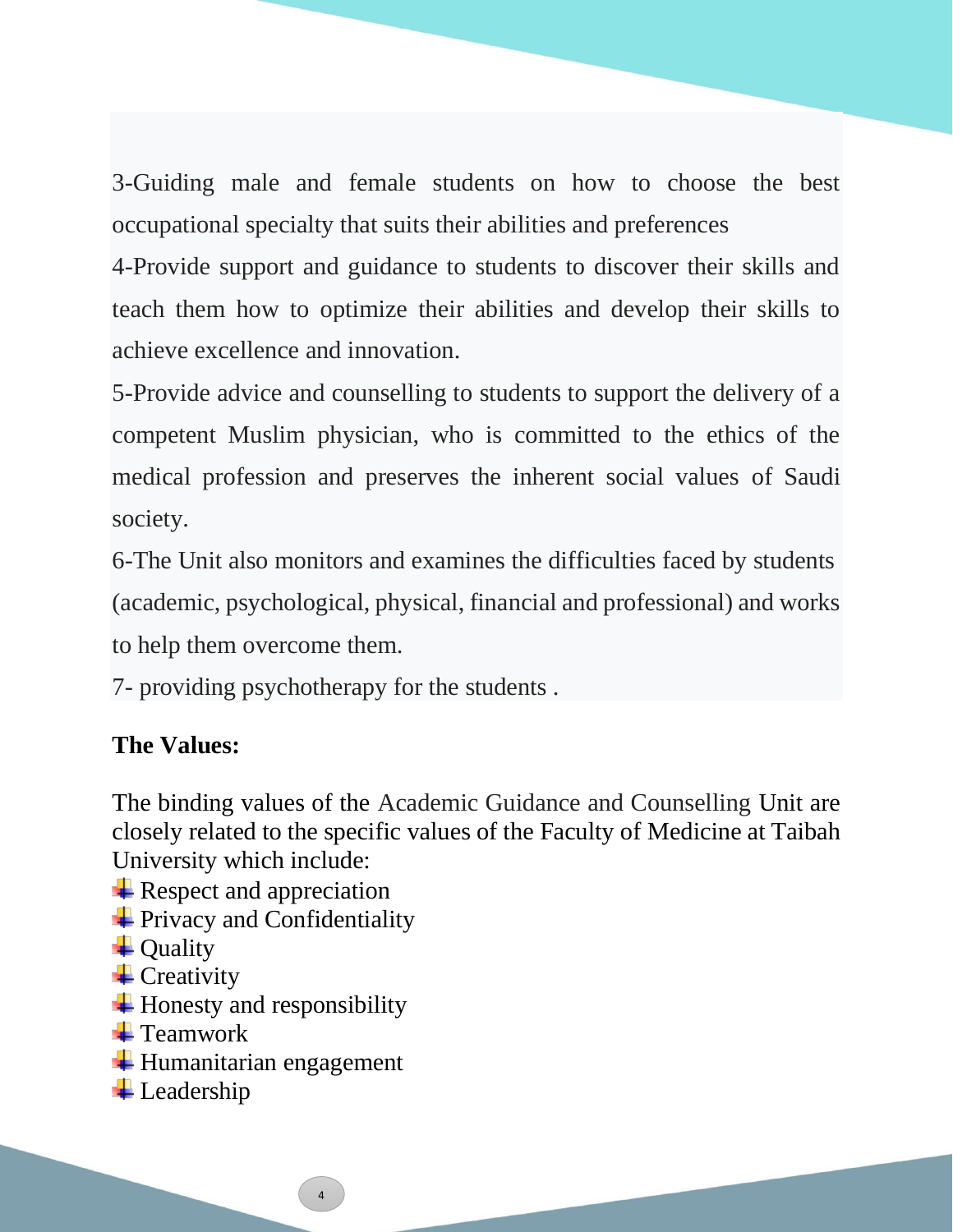Unit elevates the values of honesty, responsibility, humanitarianism and privacy as a basis for advice and guidance

# **Objectives:**

The objectives of academic advising and guidance fall under three main axes:

- 1. Supportive Guidance Objectives: Strives to support and develop the student's abilities.
- 2. Preventive Guidance objectives: Based on early detection of problems and preventing students from falling into them
- 3. Therapeutic guidance objectives: It works on monitoring student problems and working on solving them

The unit also aims to serve the community by providing psychological, social, and academic counseling and training to the facilities interested in psychological guidance in the community and spreading awareness of mental health and psychological counseling among male and female

students and faculty members .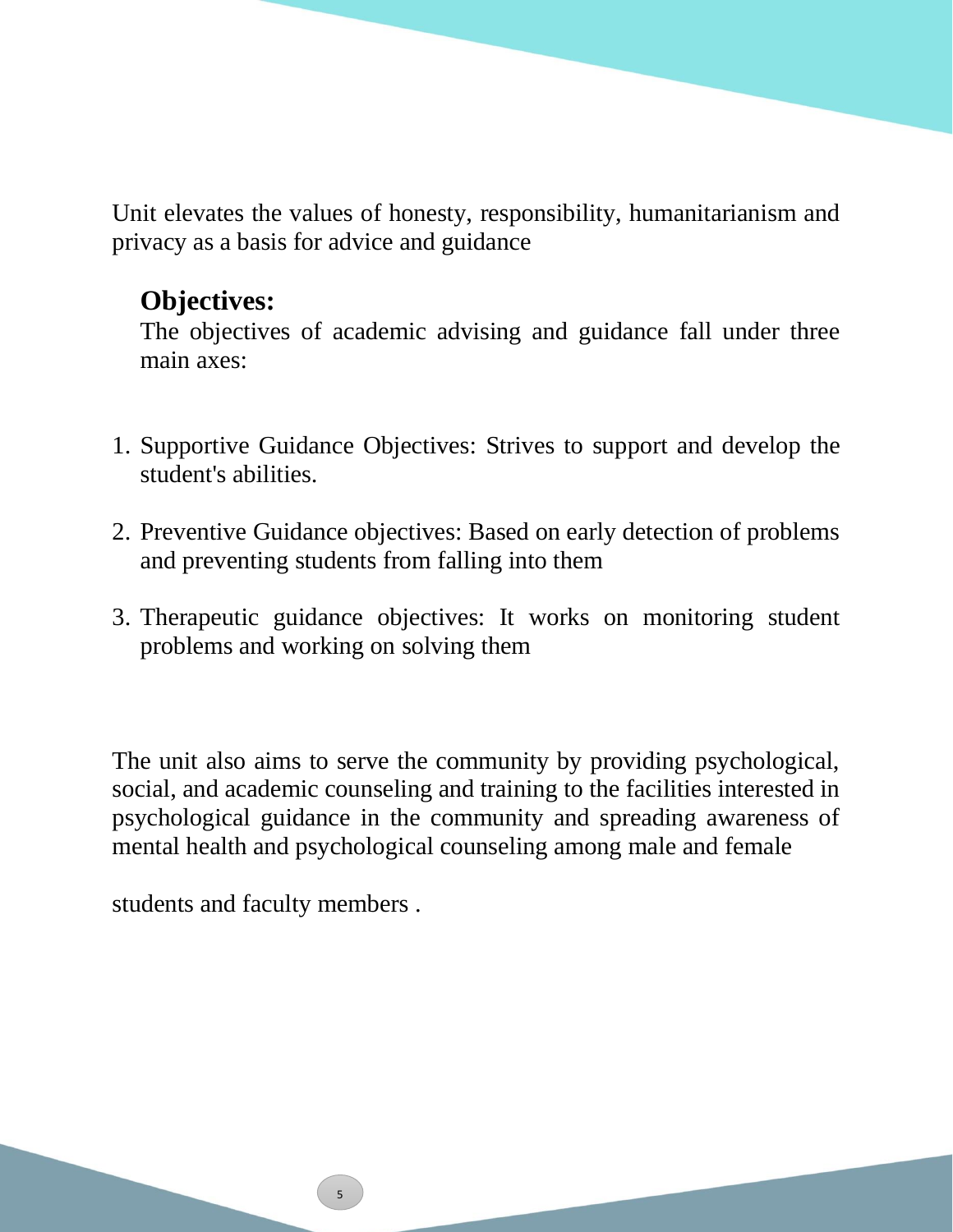# **Academic Guidance Section**

According to the National Authority for Academic Assessment and Accreditation in the Kingdom of Saudi Arabia, student guidance and counseling services fall under the fifth criterion of quality assurance and accreditation for higher education programs. Successful academic counseling is the mainstay of the student during his academic journey, which helps him overcome difficulties, improve his educational level and develop his personal and professional abilities.

#### Academic Advisors:

The mentors are assigned to the personal and professional development track in the curriculum developed by the Dean of the Faculty of Medicine and the course coordinators distribute the faculty members assigned to the student groups where every advisor supervises 4-6 students

#### Tasks of Academic Advisors:

The Academic Advisor is a faculty member who provides academic counselling and guidance to his students throughout the school year. The tasks of the Academic Advisor include:

- ❖ Providing support to students during the registration process; exploring the best academic and vocational options for them and advising it to them
- ❖ Good knowledge of study and test regulations (registration, addition, withdrawal, exemption, postponement, transfer and discontinuation dates announced by the Deanship of Admission and Registration).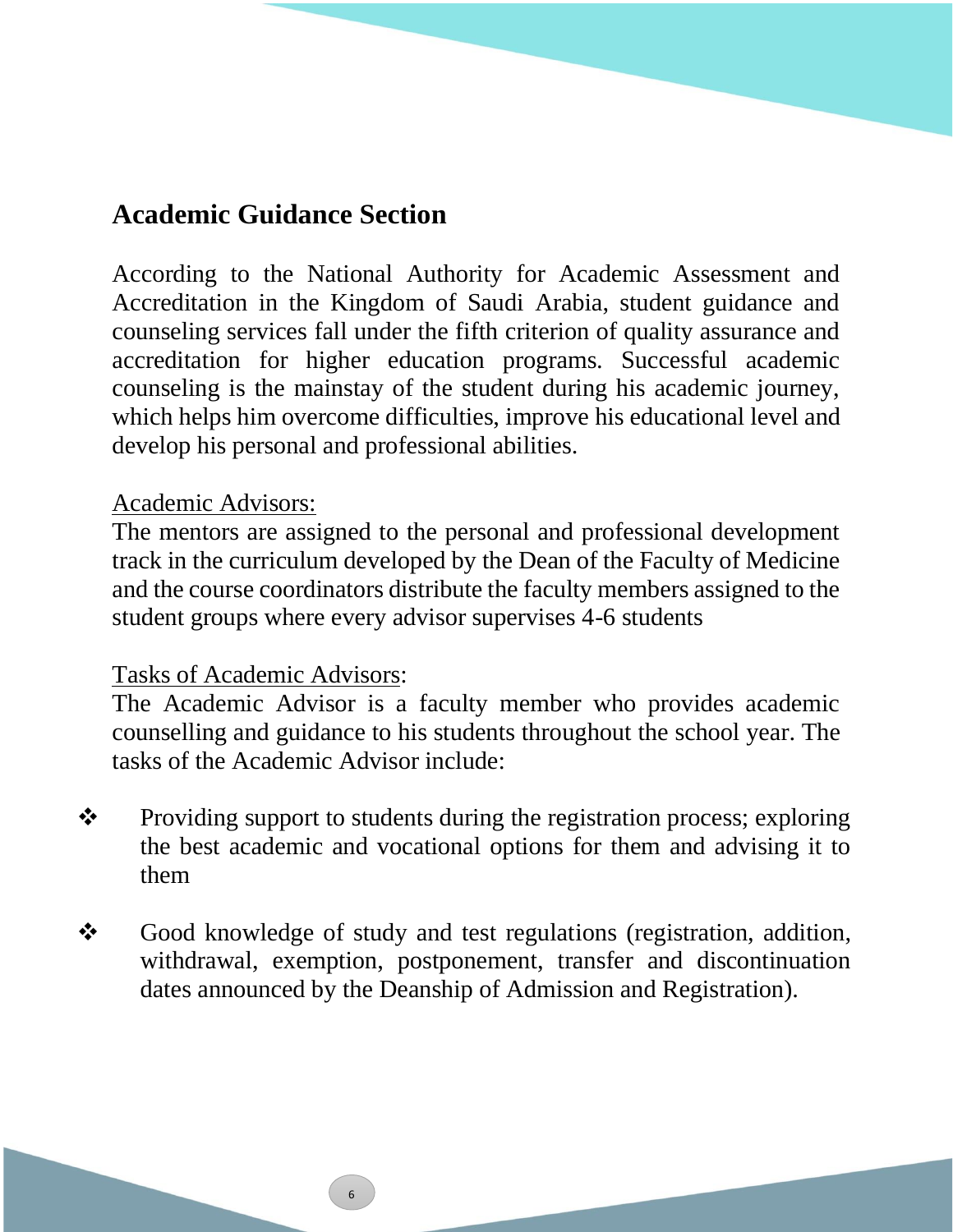- ❖ Good knowledge of the study plan and requirements for graduation of students and ensure consistency of the students' schedule with the study plan of the faculty
- ❖ Introduce students to the objectives, message, academic programs, academic departments, work fields of their graduates of the faculty as well as care aspects and services provided to students.
- ❖ Regularly interview students at individual meetings within the personal and professional development track (at least two meetings per semester) in order to:
- ❖ Review the student's Portfolio (achievement file) to ensure that it meets the requirements of the personal and professional development track and to achieve the student's academic goals.
- ❖ Following up the academic performance of the student
- ❖ Discuss student / academic problems (academic, personal, social) if any and help solve them through constructive doable action plans.
- ❖ Referring problems to higher authorities (Referring students with problems that need higher intervention to the supervisor of academic guidance).
- ❖ Help the student to build a vision for their future career and set future goals and work to achieve them.
- ❖ Preparing and updating the academic guidance file for each student. The file includes the academic record of the student, his / her schedule, the reports of the individual meetings with students in the course of personal and professional development and academic guidance, in addition to a copy of

7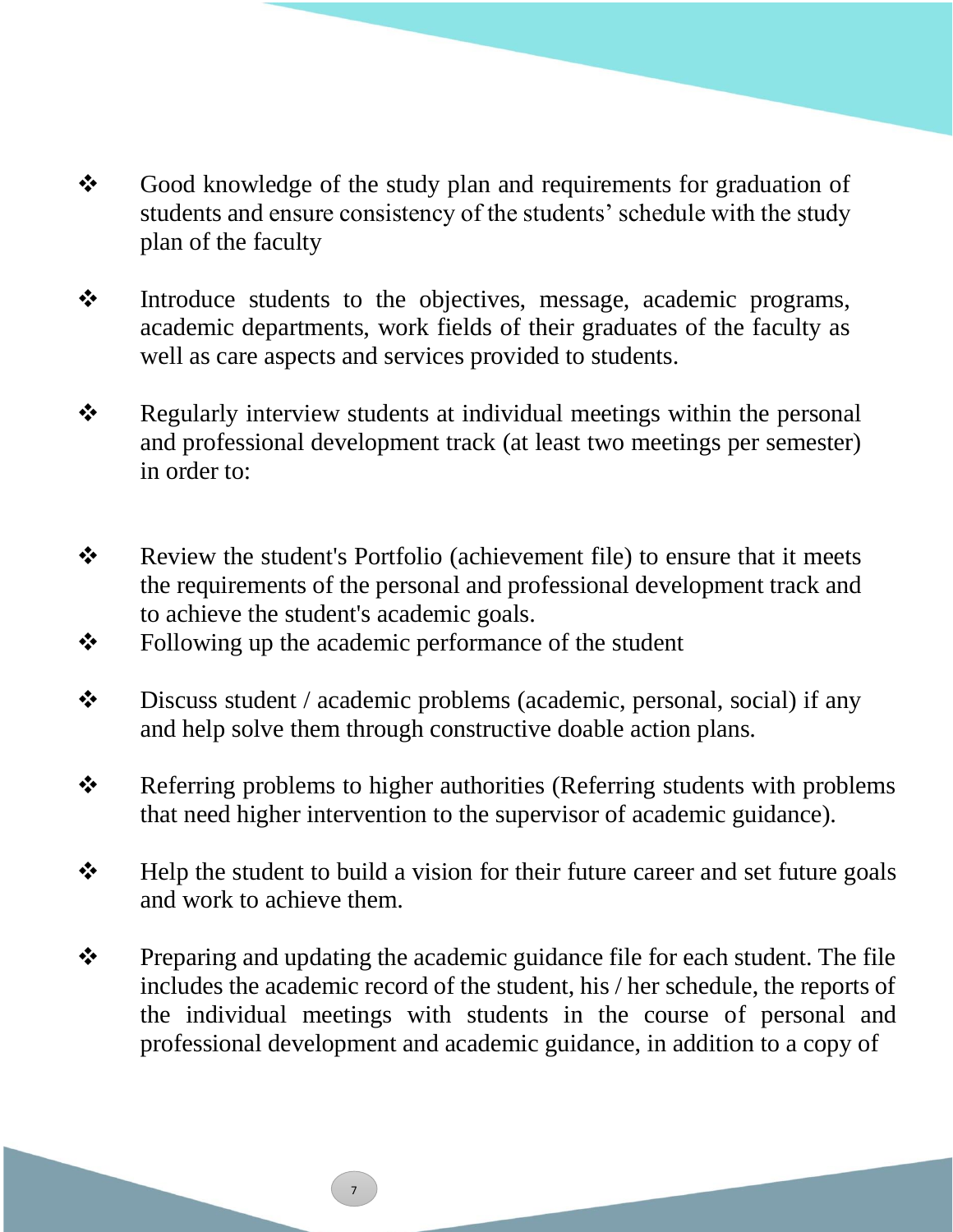- ❖ any warnings sent to the student and a copy of his / her reports. referral (if any).
- ❖ Allocate weekly hours of academic guidance and counselling to meet with male and female students.
- ❖ If the student does not attend regularly, or the level of achievement is poor, the academic advisor will intensify the regular meetings and discuss the reasons for the absence and try to find solutions for it, or refer it to the Academic Advising Committee

### Discover and promote talent among students.

- o Guiding students on how to make the most of e-learning in the college (during self-learning hours).
- o Encouraging students to participate in academic and social activities.
- o Encouraging students to use the library for effective time management.
- o Encouraging students to study in groups and benefit from their peers.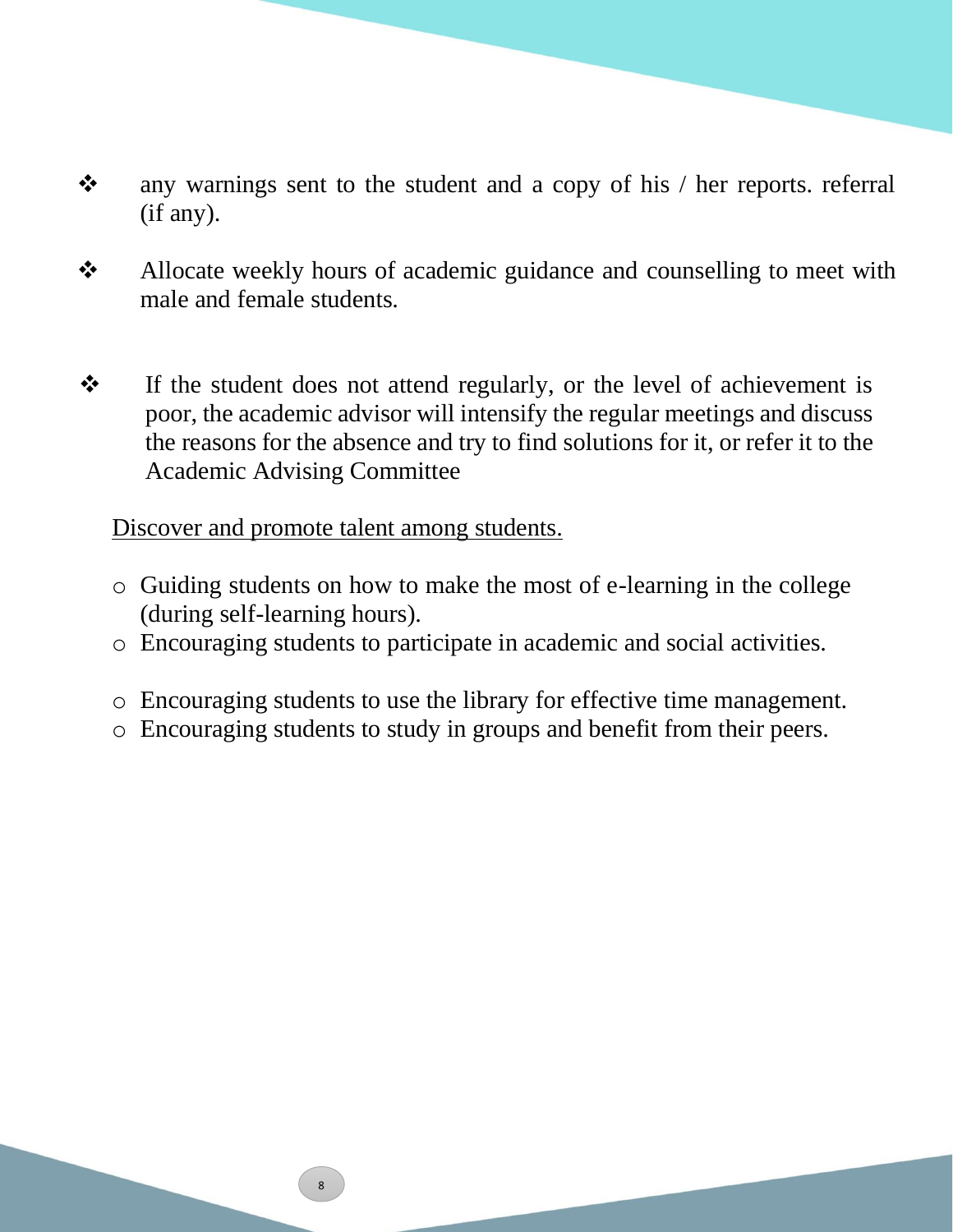## **Academic Guidance Program at the Faculty of Medicine:**

The program includes many activities

**First**: Reception of new students

**Second**: Continuous support and academic counselling for students and Continuous follow up of academic performance

**Third**: Supporting and developing self-learning skills and medical professional skills and promoting Islamic and university values for male and female students.

**Fourth**: Monitoring and follow-up cases of study failure

**Fifth**: Preparing students for the tests (preparation for the tests)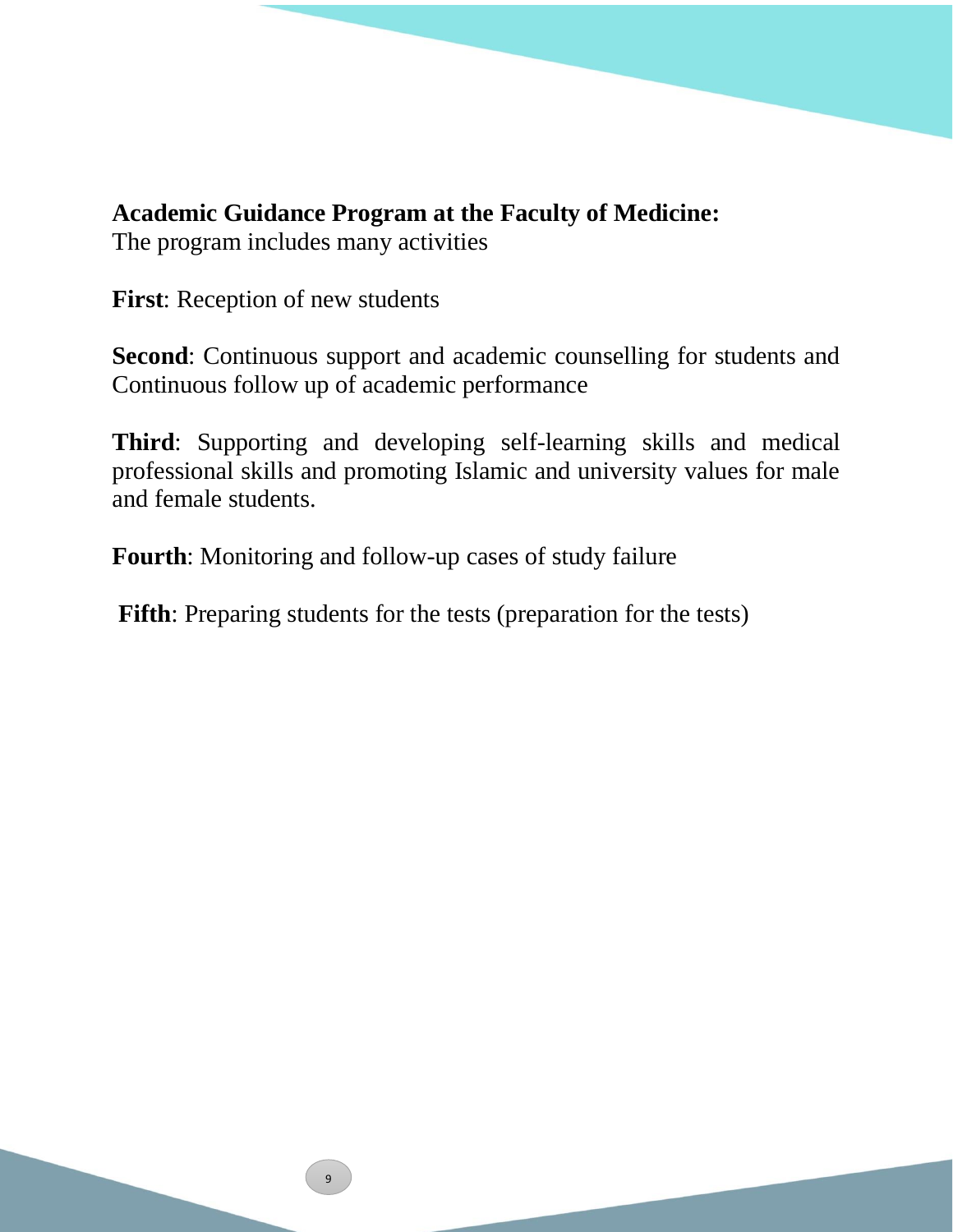#### **Section of psychological and social counseling**

## **The importance of the Section of Psychological and Social Counseling:**

Students of the Faculty of Medicine are among the most distinguished students in terms of their mental abilities and individual potential that distinguishes them from other students. They are students of today and doctors of tomorrow. In addition to academic qualification, they need academic help and guidance to be more productive and innovative and here lies the importance of psychological counseling. Psychological counselling has become a necessity of life at the present time, and a way to reach a life of renewed humanity. It helps the individual to move forward in his life in a rational and effective way, especially in the presence of a learning program based on The PROBLEM BASED LEARNING (PBL) problem-solving approach which is adopted by the Faculty of Medicine. Psychological counseling helps students to achieve a form of autonomy, and become primarily responsible for themselves, as well as by enabling them to make positive changes in their behavior through delivering a deep understanding of their own selves. It is also important for guiding students to change many of the habits and behaviors that the individual practiced before enrolling in medicine, because they may be ineffective habits, which do not help them acquire and learn the skills of effective communication with others.

الصفحة 100012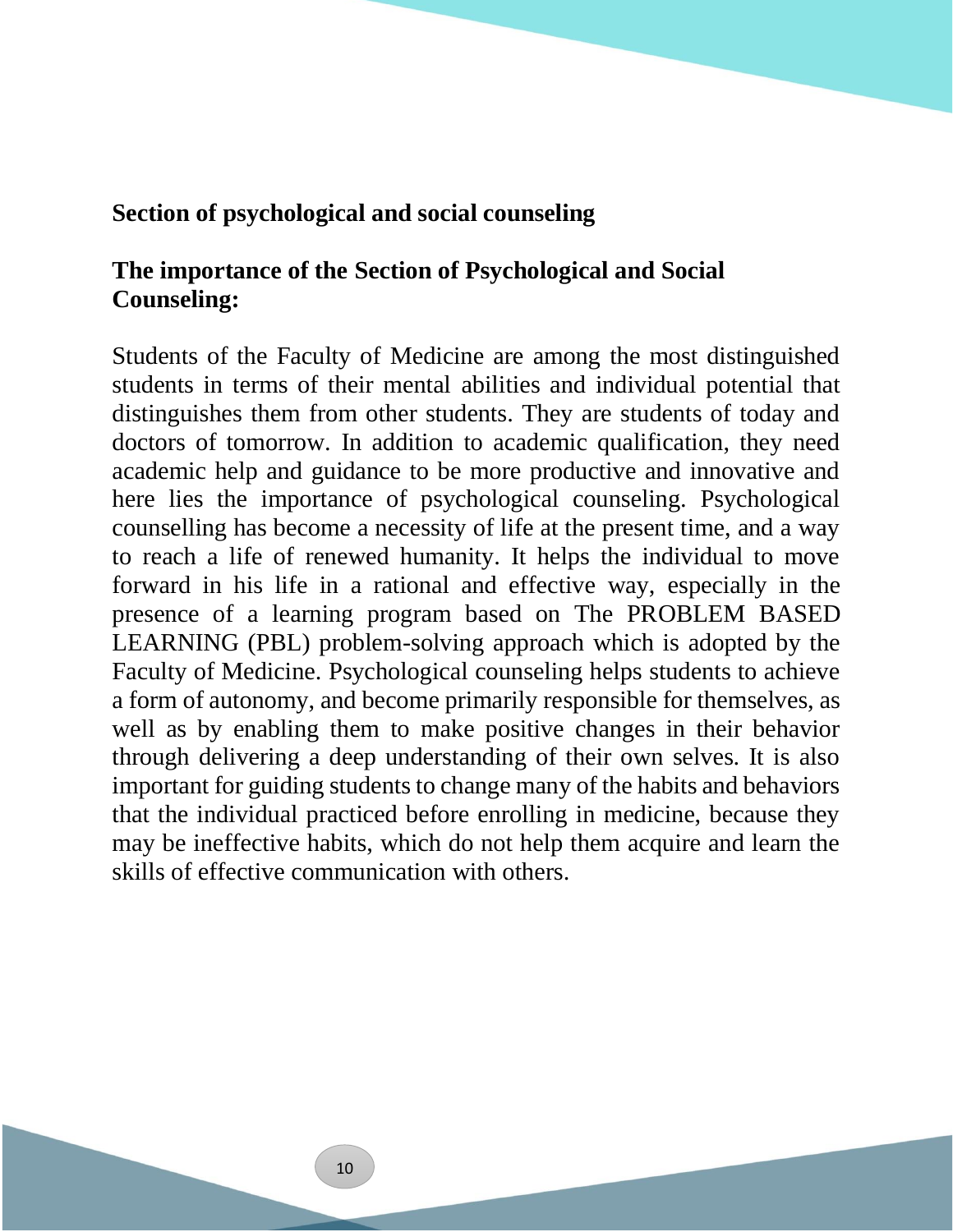## **Objectives of the Section of Psychological and Social Counseling:**

- 1. Provide programs that work to achieve psychological and social compatibility of students with themselves and with others and with the university environment.
- 2. Addressing and treating the psychological, social and behavioral problems of the students and developing appropriate solutions according to scientific methods based on psychological counselling.
- 3. Provide lectures on psychological problems and negative phenomena that may appear in some students.
- 4. Training faculty members of the two halves of the Faculty of Medicine on scientific methods to identify student problems and how to deal with them early before their aggravation.
- 5. Conducting counseling courses, workshops and seminars related to psychological counseling.
- 6. Raise awareness of mental health and psychological counseling among male and female students and faculty members through giving attention to media aspects (planning the work of leaflets, posters, workshops, Lectures, seminars and scientific conferences).
- 7.Providing counseling and psychological, social, and academic guidance and solutions and provide training for those with an interest in community counseling.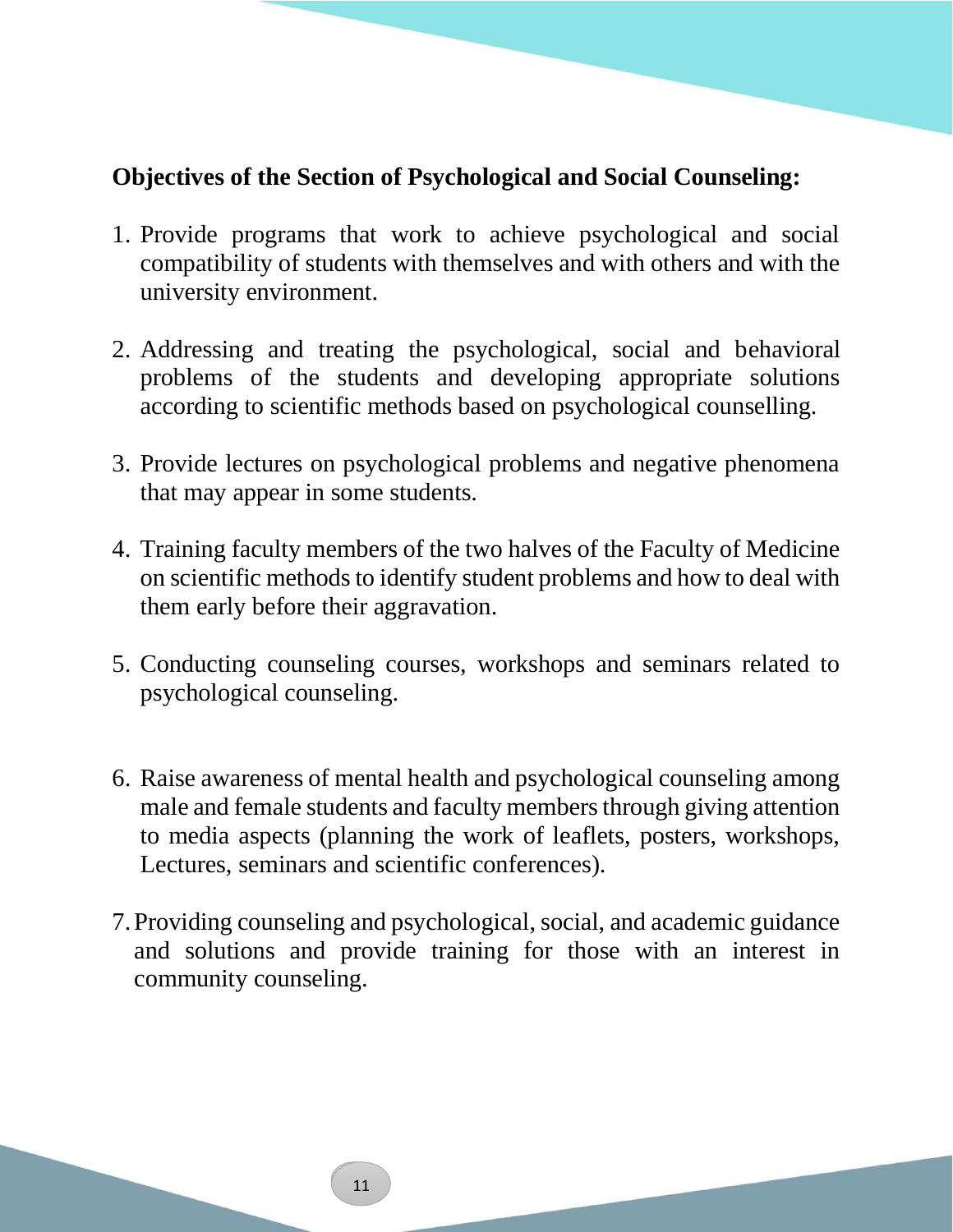8. Conducting research and studies about all matters related to students in the university community in general and students of the Faculty of Medicine in particular and the conduct of workshops, seminars and conferences.

## **Mechanism of work at the Section of psychological and social counseling:**

- 1. The **Section** monitors and follows up the negative behavioral phenomena of the students inside the faculty, and works on providing appropriate solutions for them in coordination with the Department of Academic Guidance, Unit of Academic Guidance and Counselling at the faculty.
- 2. The **Section** receives the cases referred from the professional and personal development track (PPD) or by the observation of a teacher who has contact with the student, or observation a peer or mentor through the unit coordinator.
- 3. The cases are distributed to the psychology advisors by the supervisor of the psychosocial counseling **Section** according to the schedule.
- 4. The guided case is assessed by a specialist or counselor and discussed with the counseling team according to the case study model.
- 5. An individual or collective guidance plan for the case shall be developed and its features and objectives and the scientific basis on which it relied shall be established (after being approved by the Unit Coordinator).

.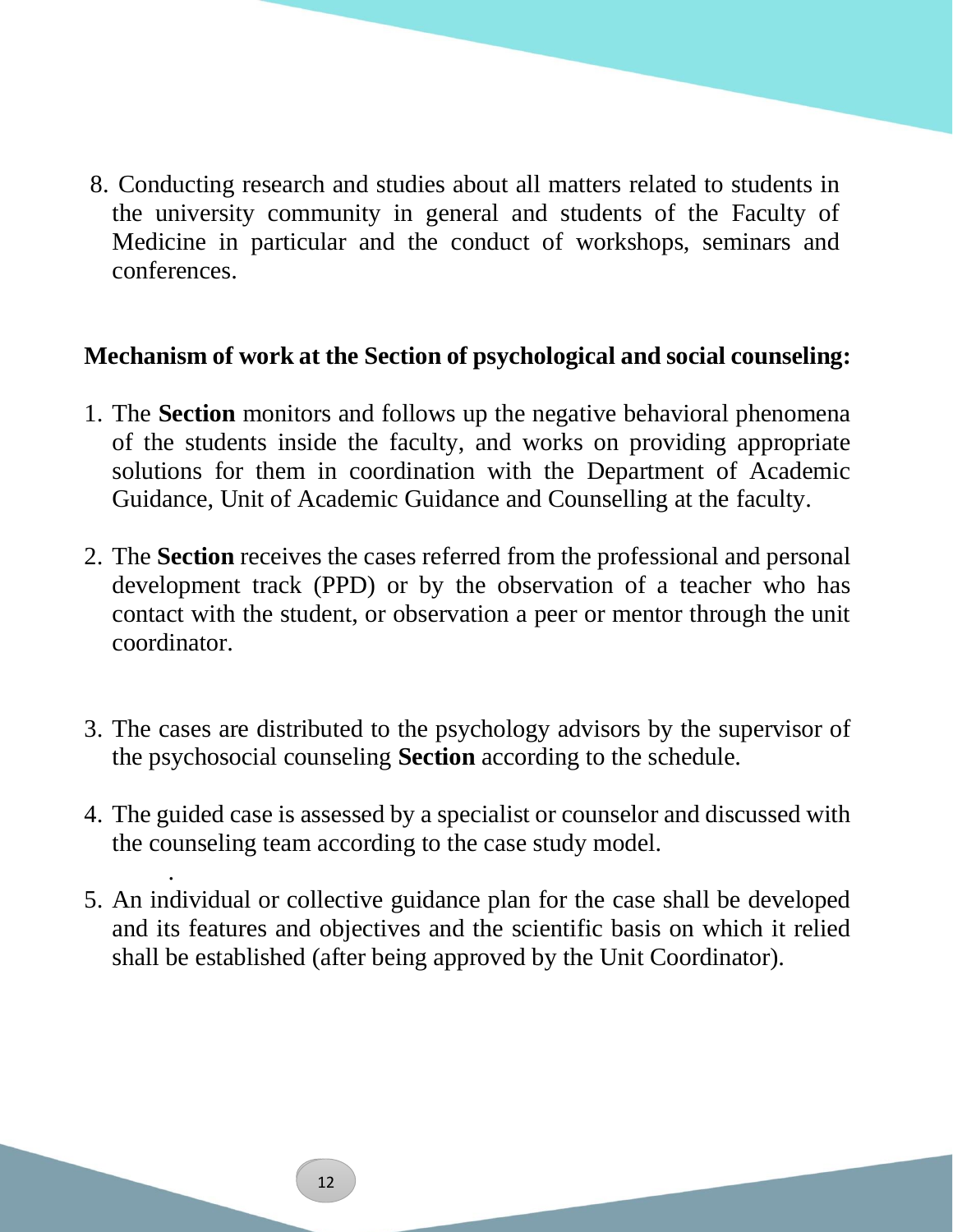- 6. The plan is implemented, and obstacles, strengths and weaknesses are discussed at each stage.
- 7. The College's Academic Guidance and counseling Unit sends students who need specialized medical care to the medical services at the university according to the model prepared for this.
- 8. Conduct seminars for students to develop skills and positive aspects in their personalities.
- 9. Students with psychological problems are referred to the Department of Psychology in the medical unit and then followed by the unit in all stages of psychotherapy and pharmacotherapy.
- 10.Provide lectures in an organized and scheduled manner throughout the year discussing the problems of the students.
- 11. Communicate with guardians and involve them in the mentoring process.
- 12. Paying more attention to people with special cases and high disabilities.